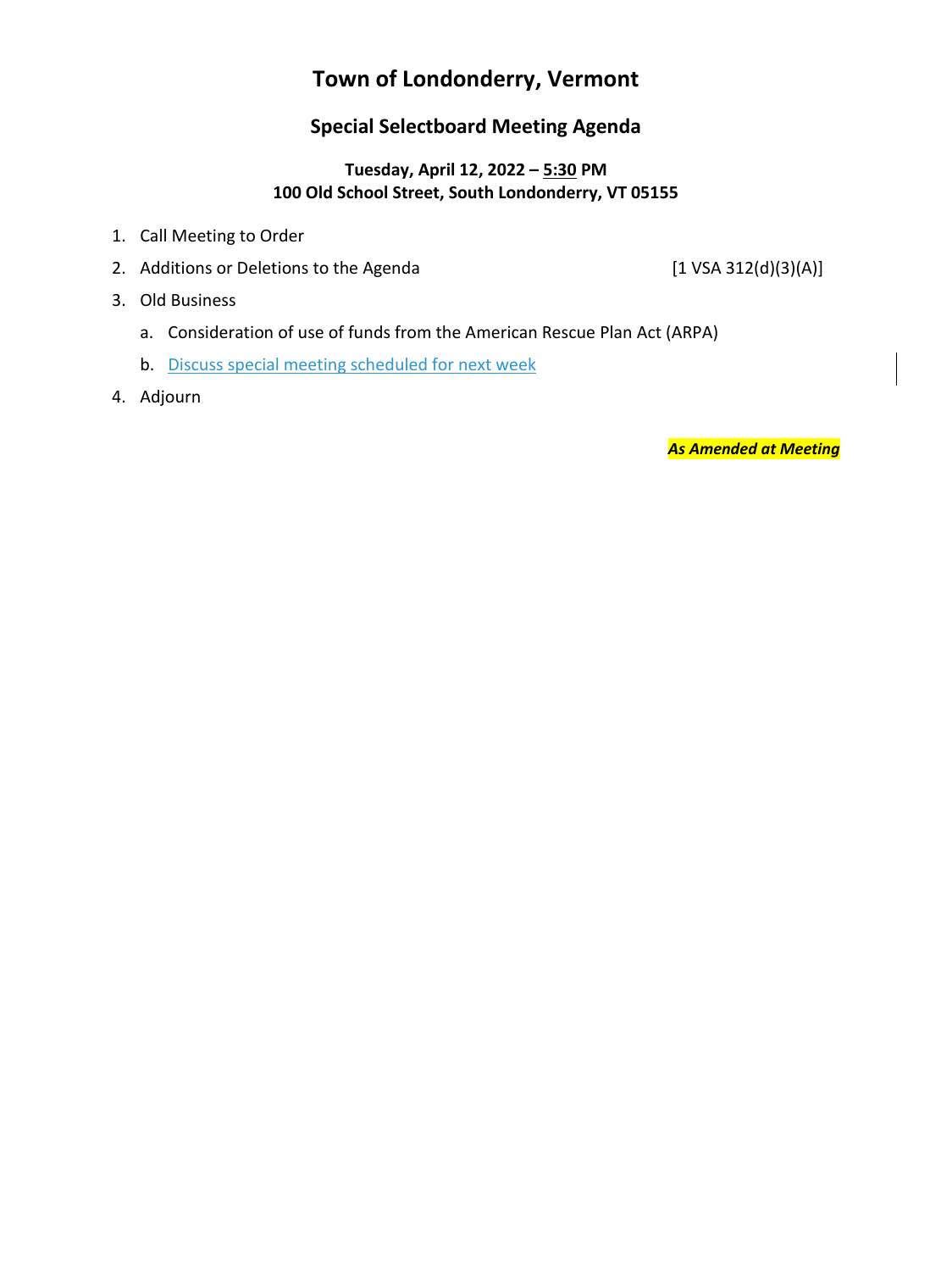## **Town of Londonderry, Vermont Selectboard Meeting Minutes Tuesday, April 12, 2022 Twitchell Building - 100 Old School Street, South Londonderry, VT**

**Board Members Present:** Thomas Cavanagh, Vincent Annunziata Taylor Prouty, James Fleming and Melissa Brown.

### **Board Members Absent:** None.

**Others in Attendance:** Town Officials - Town Administrator Shane O'Keefe and Town Treasurer Bettina Labeau. Others - One Londonderry representative Elsie Smith.

### **1. Call meeting to order**

Thomas Cavanagh called the meeting to order at 5 :30 PM.

### **2.** Additions or deletions to the agenda  $\begin{bmatrix} 1 \text{ VSA } 312 \text{ (d)}(3) \text{ (A)} \end{bmatrix}$

*Melissa Brown <i>moved to add a discussion on the special meeting scheduled for next week, seconded by Vincent Annunziata. The motion passed unanimously.* 

O'Keefe suggested that the Board should not make any firm decisions with regard to the Williams Dam matter as this was not in the agenda and could cause concerns for those who have expressed issues over the Board's process. It was agreed to address this matter after the ARP A discussion.

### **3. Old Business**

### **a. Consideration of use of funds from the American Rescue Plan Act (ARP A)**

O'Keefe started off by noting that the Vermont League of Cities and Towns strongly recommends that towns elect to declare the standard allowance of lost revenue, which would still allow the Town to disperse funds in accordance with the eligibility requirements. The election to take this course is required by the end of April, and once done the funds can be used right away. He stated that one of the biggest benefits of doing so is that the level of reporting going forward is greatly reduced.

Both O'Keefe and Labeau suggested that the Board make this election to avoid exhaustive reporting for the Town and funding recipients for the coming years. The Board was provided with several resource documents from VLCT and other sources.

Prouty stated that it makes sense for the Town to get some better indications are what the ARPA money is to be used for by the requestors. Brown said that for next year, as people find that it may be easier to apply for

Cavanagh suggested that the ARPA funds should be distributed to those making requests this year and that the other half should go toward Town projects that will benefit all taxpayers.

Prouty suggested meeting specific needs this year and more generalized uses next year as for all taxpayers. O'Keefe mentioned several underfunded capital projects that will need to be funded through bonds, with interest, if they are not funded through ARPA funds.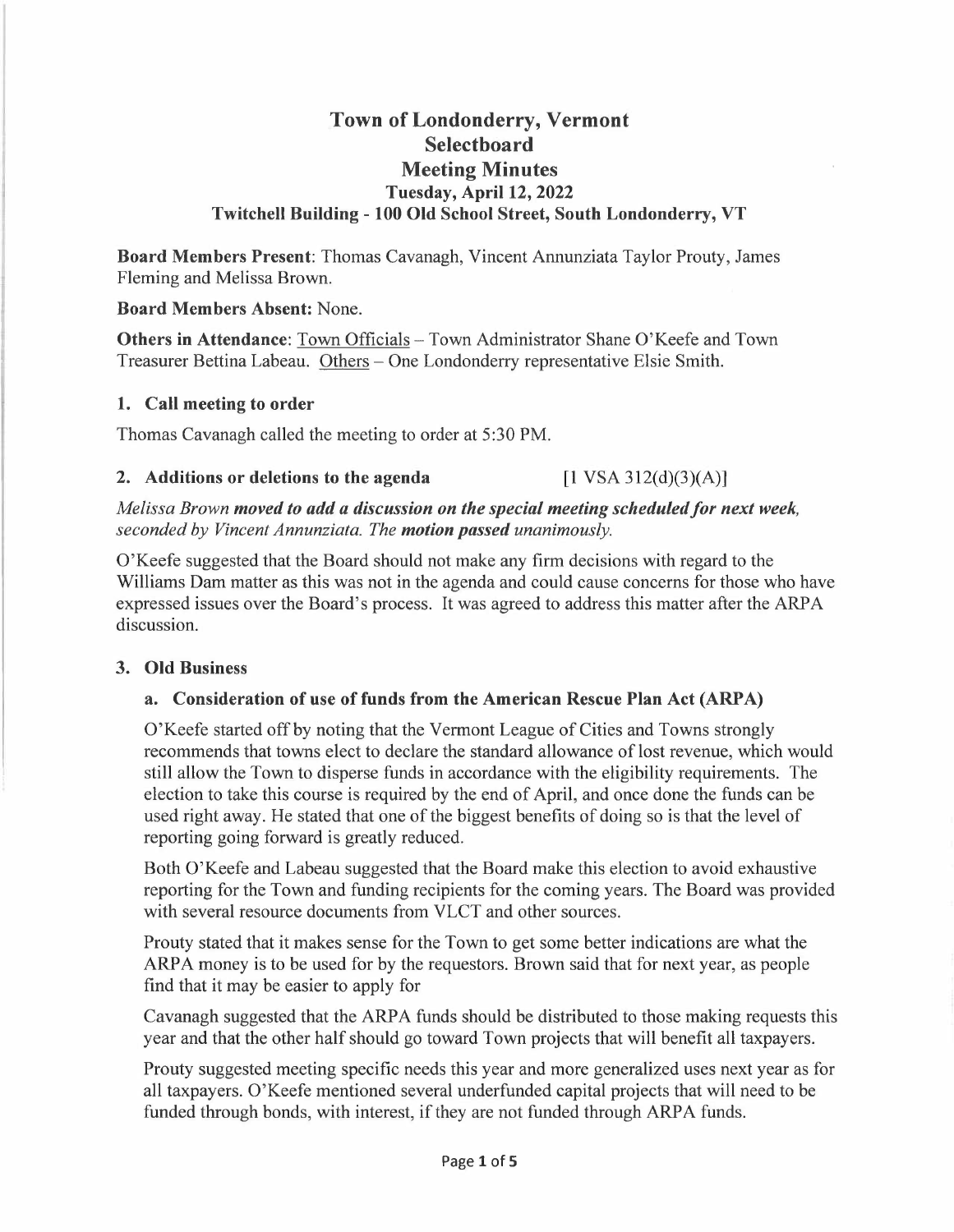Brown stated that there are those in the community experiencing greater loss now that what they were experiencing during the pandemic, and idea behind these funds is that they go to businesses, individuals and not-for-profits to help them stay on their feet financially. She stated that she is not comfortable not giving all of the money to the community, and Annunziata agreed.

There was discussion about which items closely met with the eligibility requirements, and several Board members suggested where they think the funding should be allocated. Cavanagh suggested the following funding allowances:

|                  | 1. Neighborhood Connections<br>General organizational operating funds                                                                    |                      | \$50,000 |  |
|------------------|------------------------------------------------------------------------------------------------------------------------------------------|----------------------|----------|--|
| 2.               | <b>My Community Nurse Project</b><br>Expanded service hours for two advanced practice nurses, upgrade equipment                          |                      | \$25,000 |  |
| 3.               | <b>Tammy Clough</b><br>Business impacts of pandemic<br>$\bullet$                                                                         |                      | \$18,000 |  |
| $\overline{4}$ . | <b>West River Montessori School</b><br>Roof replacement<br><b>Exterior protections</b>                                                   | \$39,000<br>\$16,000 | \$55,000 |  |
| 5.               | <b>Community Housing Study</b><br>To be conducted by the Town                                                                            |                      | \$23,000 |  |
| 6.               | <b>South Londonderry Free Library</b><br>Lost revenue from 2020 & 2021                                                                   |                      | \$15,511 |  |
| 7.               | Thomas & Judy Platt/ Derry Downtown<br>Business impacts of pandemic<br>$\bullet$                                                         |                      | \$8,600  |  |
| 8.               | <b>Huzon Alexander</b><br>Dojo roof<br><b>Exterior repairs</b><br>$\bullet$                                                              | \$8,500<br>\$4,000   | \$12,500 |  |
| 9.               | <b>Magic Wastewater Association, Inc.</b><br>Rebuild spray field electrical panel<br>$\bullet$<br>Renovate pump control electrical panel | \$7,552<br>\$7,359   | \$14,911 |  |
|                  | 10. The Collaborative<br>Support expansion of Refuse to Use (RTU) program<br>$\bullet$                                                   |                      |          |  |
|                  | 11. Friends of the West River Trail<br>\$13,000<br>Improved access off West River ST, and construct new kiosk<br>۰                       |                      |          |  |

The Board members were in general agreement with the allocations suggested by Cavanagh. And it was agreed that the \$50,000 request from the Community Fund of Londonderry to establish a housing assistance fund should await the results of the community housing study.

Brown suggested coming up with parameters for next year's spending. It was agreed to add this to the agenda for the 2<sup>nd</sup> meeting in May. Prouty suggested that next year's process could be different to better reflect community priorities.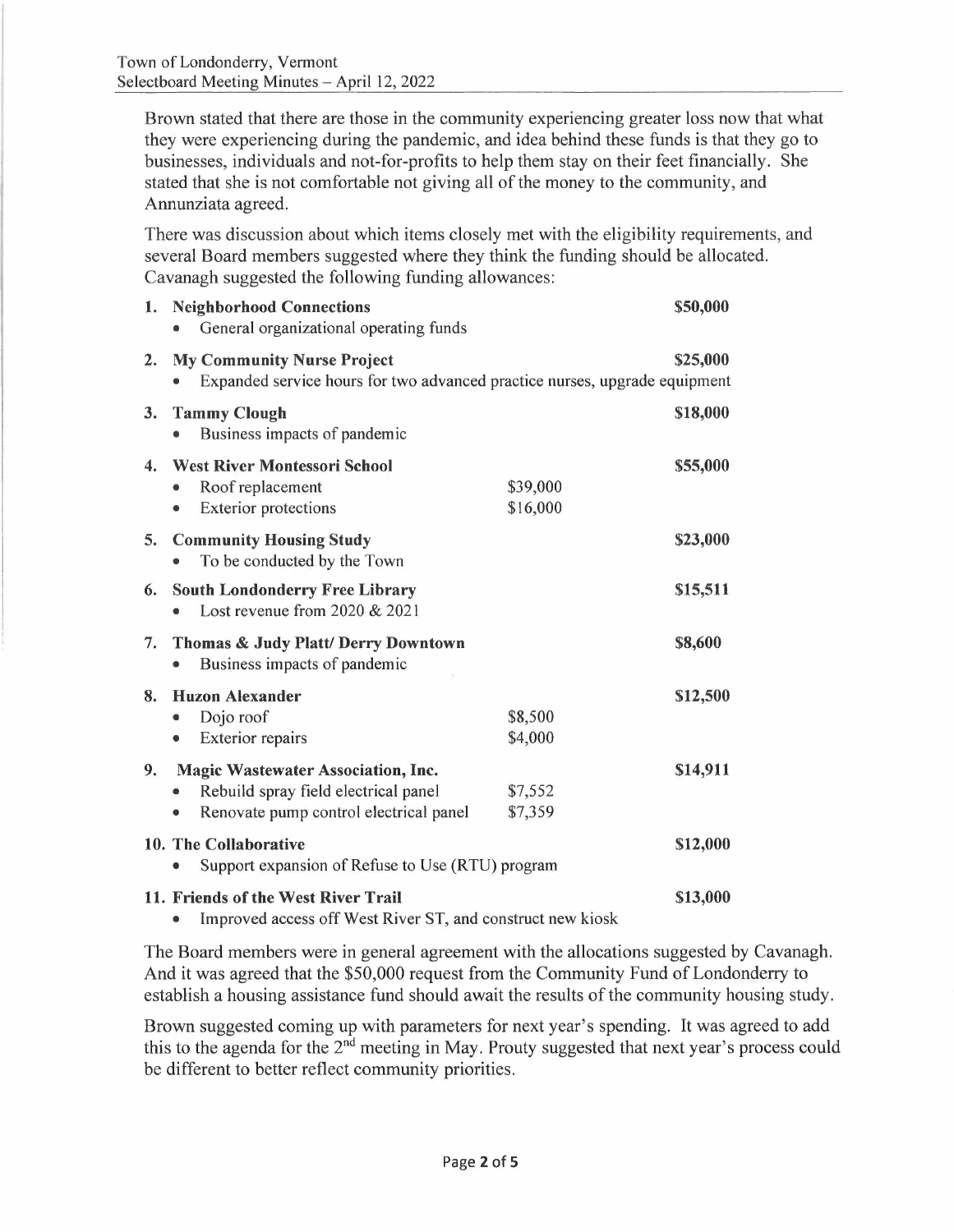Cavanagh suggested that some of next year's allocation should go to the Town projects and some specific community needs.

O'Keefe read aloud the following resolution, which was drafted in coordination with the VLCT:

### *RESOLUTION FOR AMERICAN RESCUE PLAN ACT (ARPA) ALLOCATION*

*WHEREAS, on March 11, 2021 the President of the United States signed into law the American Rescue Plan Act (ARPA) to provide continued relief from the impact of the COVID-19 pandemic; and* 

*WHEREAS, the ARPA program appropriates funds to assist state, local, tribal and territory governments in responding to the COVJD-19 pandemic; and* 

*WHEREAS, the Town of Londonderry, Vermont has been notified of ARPA funding in*  **WHEREAS**, the Town of Londonderry, Vermont has been<br>the amount of \$495,044.38, payable in two tranches; and *the amount of \$495,044.38, payable in two tranches; and*<br>**WHEREAS**, the Town of Londonderry is in receipt of the first tranche in the amount of

*\$247,522.19; and* 

*WHEREAS, the Coronavirus State and Local Fiscal Recovery Funds provide needed fiscal relief for recipients that have experienced revenue loss due to the onset of the COVID-19 public health emergency; and* 

*WHEREAS, Treasury presumes that up to \$10 million in revenue has been lost due to the public health emergency and recipients are permitted to use that amount (not to exceed the award amount) to fund "government services. "; and* 

*WHEREAS, Recipients may elect a "standard allowance" of \$10 million to spend on*  government services through the period of performance; and

*WHEREAS, All recipients may elect to use this standard allowance instead of calculating lost revenue using the formula provided by US Treasury, including those with total allocations of\$10 million or less; and* 

*WHEREAS, the Town of Londonderry has the need to fund government services while in the recovery phase of the COVID-19 pandemic.* 

*NOW, THEREFORE IT BE RESOLVED, the Selectboard of the Town of Londonderry, Vermont, determines and authorizes the following:* 

*That the Town of Londonderry, Vermont hereby elects to declare a fixed amount of revenue loss, referred to as the "standard allowance", at the full amount of the Town's revenue loss, referred to as the "standard allowance", at the full amount of the Town*<br>ARPA funding (\$495,044.38) to be allocated to fund government services under the *"replacing lost public sector revenue" spending category.* 

*Vincent Annunziata moved to adopt the resolution as read, seconded by Jim Fleming. The motion passed unanimously.* 

The Board members each signed the resolution.

O'Keefe was asked to draw up a recommended motion for the allocations for Board consideration at the next regular meeting. Subject to finalization of funding allocations, it was agreed that letters should be sent to each of the funding recipients as well as letters to the Community Find of Londonderry and One Londonderry.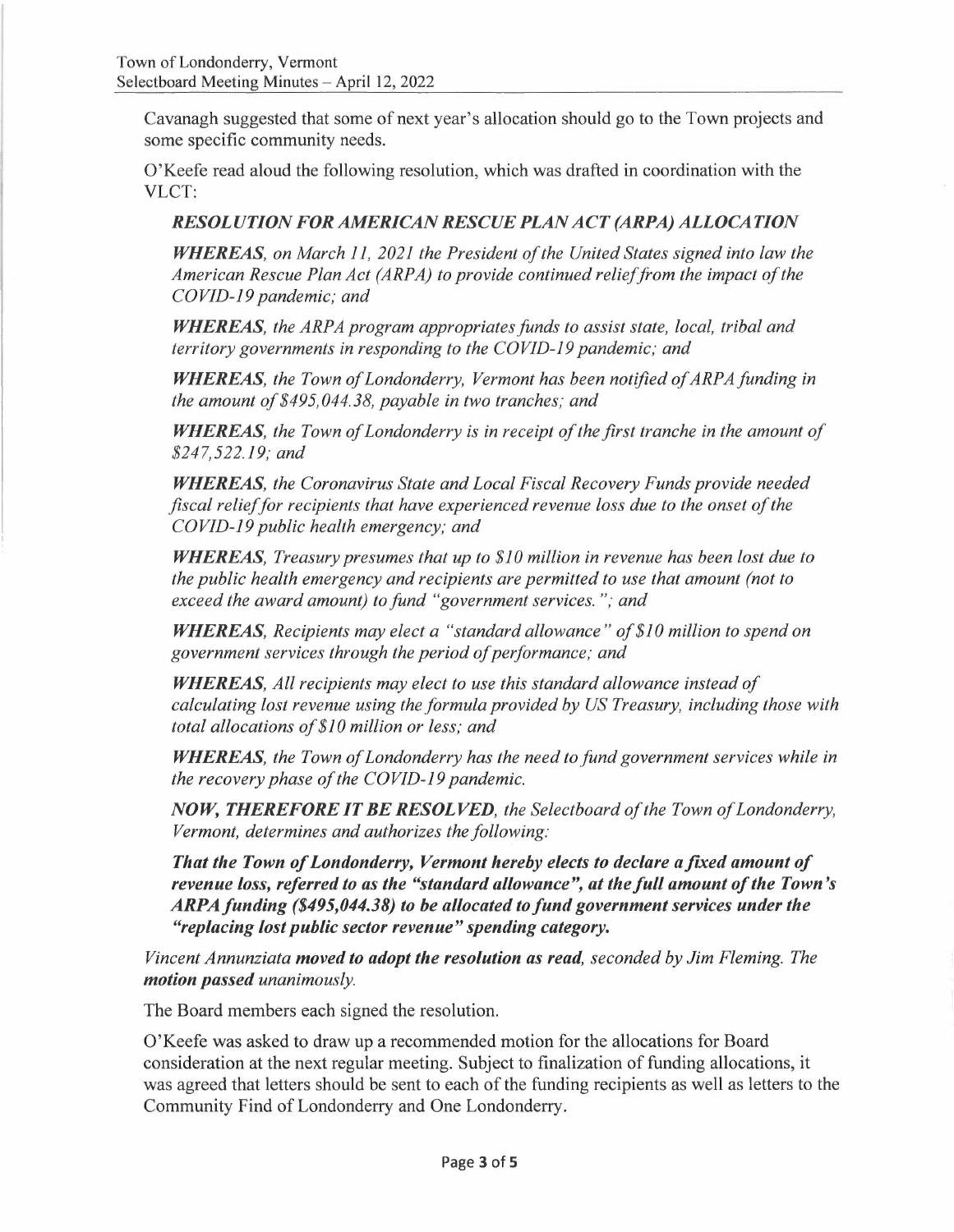### **b. Discuss special meeting scheduled for next week**

Melissa Brown expressed that she was glad that a public meeting would be held for the upcoming vote on replacement of the Williams Dam, which had become a contentious item, and inquired about how the meeting should be run. Cavanagh mentioned that the Board would open with a statement and then hand it over to the engineer for a presentation, followed by questions and answers. O'Keefe noted that Moderator Doug Friant has agreed to moderate the meeting. Cavanagh added that his opening statement would be that the Board has not made any decisions, and it would be the Voters that ultimately choose the course of action.

Fleming stated that he hears from people that the vote is happening too quickly. Cavanagh mentioned that no matter which choice is made the project will take several years to take shape due to permitting requirements.

Taylor brought up the way the Town Meeting article reads. O'Keefe noted that in helping to draft the article he struggled with how to come up with language that would allow for voters to choose between options.

On those invited to attending the meeting, O'Keefe noted that in addition to the consulting engineers from Dubois & King, Inc., representatives from the Vermont Department of Environmental Conservation, the Connecticut River Conservancy and Trout Unlimited were invited as resources. Cavanagh mentioned he had sent an invitation to both fire departments as well.

Brown stated that she feels that the fire department wants to be able to weigh in on the project and be a resource, and that she understands that the department was not spoken to earlier in the engineering review process. Cavanagh noted that fire department representatives were at the previous Town Meeting and did not reach out to the Town on any concerns, and O' Keefe noted that Emergency Management Director Kevin Beattie was on the working group seeing through the engineering study.

O'Keefe suggested that the real issue for the community is the future of the Williams Dam and not ancillary issues such as wetlands, water supply and viewsheds. If the no-cost dam removal alternative is chosen then the cost savings could be applied to solutions for the other issues such as several dry hydrants.

Prouty and Brown brought up the unfortunate and negative online discourse revolving around this matter. It was mentioned that when people educate themselves about the alternatives, they've come to realize that the removal option makes most sense. And that it is a vocal minority of people pushing for the dam to remain.

The idea of visual depictions of the various alternatives was discussed, and the high cost of this was mentioned as being an issue.

Brown stated that it is up to the Board to try to put everyone at ease on the process of considering the alternatives. She mentioned that removal of the dam is an emotional issue for many people, and added that she has heard of concerns in the community about non-voters looking to speak at the Town Meeting.

There was discussion about fear of change in the community. There was also discussion on alternatives to the existing dry hydrant at the mill pond should the dam be removed. Cavanagh mentioned he had spoken with the Fire Chief early on and assured him that the dry